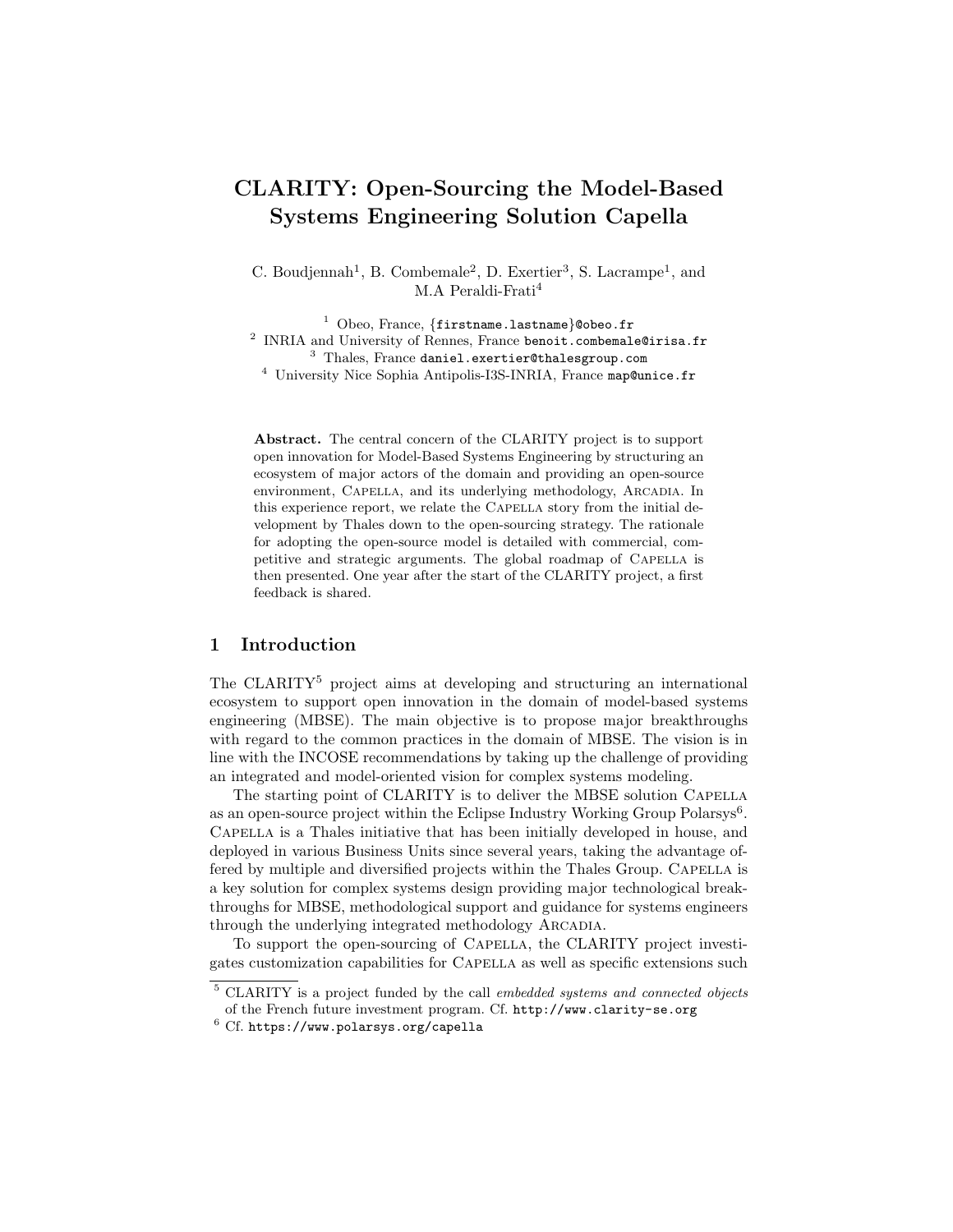as the integration of viewpoints to tackle domain specific system requirements, including functional and non-functional ones (e.g. performance, safety, cost, test, simulation). Connection of viewpoints with existing engineer specific tools in these domains is also promoted. Moreover, the CLARITY project aims at complementing the ecosystem with a community that brings together major actors of the entire engineering value chain (industrials, integrators, technology providers and consultants, academia) for open innovation in MBSE within CAPELLA.

In this paper, we first present the initial motivations for open-sourcing CAPELLA (Section 2). Then, we detail the approach implemented by the CLARITY project to support the open-sourcing of Capella, and to create an underlying ecosystem that foster the open innovation in that domain (Section 3). Finally, we conclude and discuss preliminary lessons learned in Section 4.

# 2 Motivations

Model Driven Engineering (MDE) has been identified as key to develop ever more complex systems at ever more constrained costs. MDE provides means:

- to formalize and tool up system and software architectural design, leading to strong productivity gains;
- to improve design consistency and quality;
- to early evaluate architectures;
- to share a common engineering reference, integrating multiple disciplines and allowing actual co-engineering;
- to leverage on engineering know-how and expertise, and reuse it;
- to ease collaborative engineering with clients, co-contractors and sub-contractors.

As the state-of-the-art engineering tool vendors did not provide the appropriate offer, Thales decided in 2007 to develop its own MDE method, i.e. Arcadia [4], and a dedicated MBSE solution, i.e. MELODY ADVANCE [3], together with an accompanying Group-wide deployment, training and coaching organization [2]. Thales has succeeded in implementing a deep cultural change based on highly innovative and first-in-class solutions. In the meantime, the success in the endeavor of rolling-out these new engineering approaches has been thoroughly monitored by a progressively maturing Make/Team/Buy strategy.

Ultimately, Thales decided to publish ARCADIA and to open-source MELODY ADVANCE under the name of CAPELLA, clearly choosing a Team strategy and implementing an open innovation scheme. As Arcadia and Capella represent a major investment and provide high value for Thales, one can wonder why such a strategic move has been chosen. The rationale is in fact driven by very concrete and opportunistic concerns:

 $-$  For sharing the engineering environment within large multi-partners projects: there is an increasing need for sub/co-contracting and third parties see it as a risk to benefit from an advanced but proprietary engineering environment in terms of long term availability and support.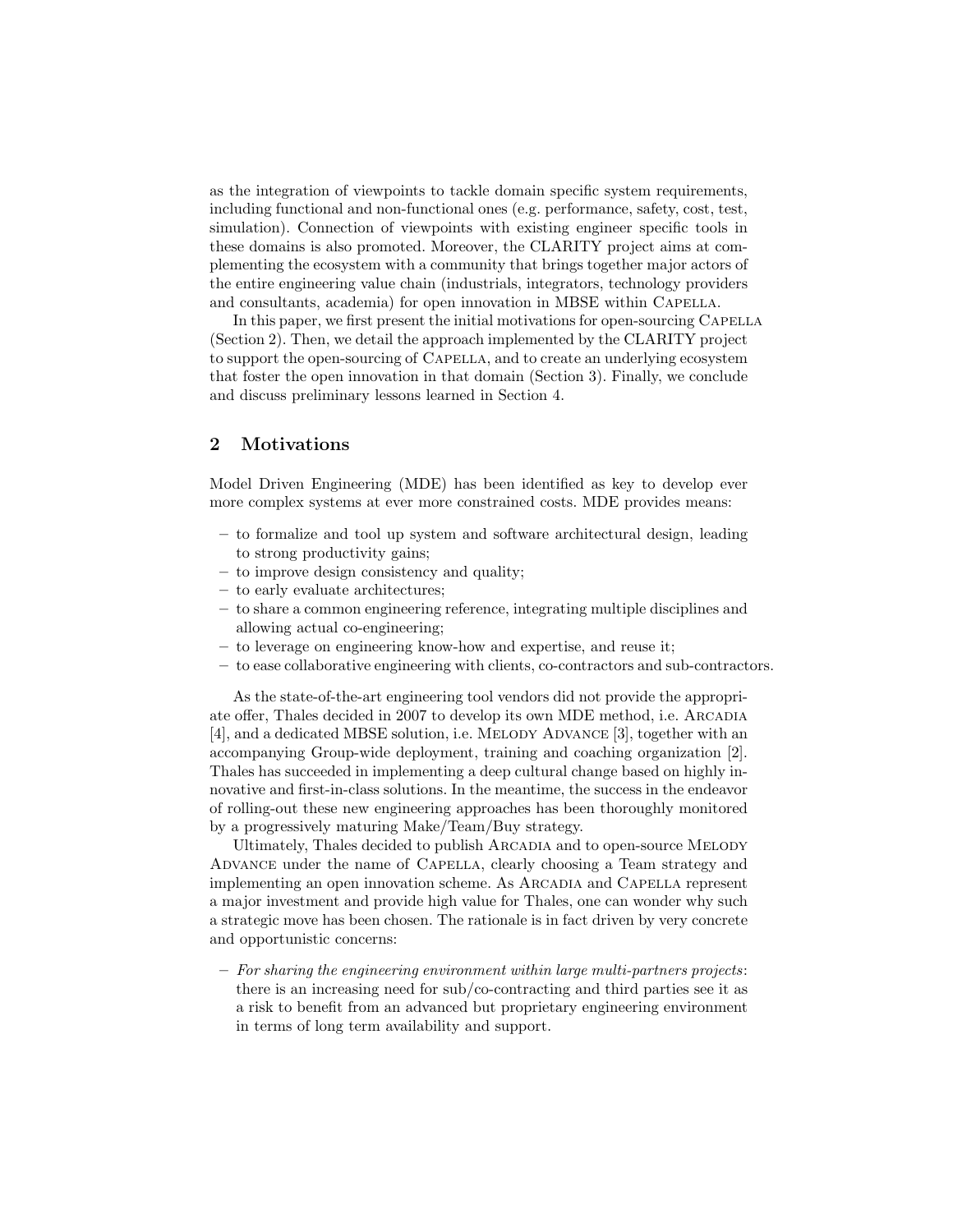- $-$  For preserving the investment: ARCADIA and CAPELLA were developed due to the fact that such solutions did not exist on the market and, because they fill a gap, there is a risk that concurrent solutions emerge on the market, not necessarily filling well Thales operational needs, that would become a standard. This would then require from additional migration and adoption costs to comply with the new standard. Open sourcing the Thales advanced and mature solution, and ensuring its adoption by a large community, will help in making it the *de facto* standard.
- For sharing costs and risks : there is also an obvious gain in terms of sharing maintenance and evolution costs once the open-source solution is adopted by a large community. Although Capella is well ahead in the MBSE market, it still requires additional investments for preserving this advance with new capabilities both functional (e.g., additional specialty engineering extensions and/or environments integration, enhanced architecture alternatives management, integration within ALM and PLM solutions) and non-functional (e.g., cloud deployment capabilities, engineer activity pattern detection and support, further performance and customizability improvements). For some of these improvements, a critical mass is needed. By sharing its solutions, Thales will benefit from added value brought from the community and thus gain additional returns from its initial internal investment.
- For leveraging Thales competitive advantage: sharing maintenance and evolution costs allows Thales to better focus its investments on additional capabilities that are kept in-house (e.g., smart productivity tools, quality insurance tools, know-how and expertise capitalization), thus preserving some competitive advantage with Capella;
- $-$ ... And because it is the right time: it is now well established that industrial needs for systems and architecture engineering are shared, that model-based engineering is a major lever for engineering improvement and transformation, that the market does not provide the right answer and that the open-source environment is ready to provide the right framework with PolarSys. So it is the right time for open-sourcing Capella.

This clearly targets the establishment of an open innovation dynamics, as shown in Fig. 1. This involves all actors in the whole engineering value chain, contributing together in synergy.

End-user organization, by confronting ARCADIA and CAPELLA to other business domains, help maturing, consolidate and complement the method and the tools, bringing additional value that Thales can benefit from, as well as additional activity to the other open innovation stakeholders. As a direct result from this strategy, collaborations can expand further with clients and partners that need to ensure engineering continuity for developing complex systems.

Open source foundations and communities provide the right framework and mindset for de facto standardization, while engineering communities, by gaining a rich and mature solution that fills a long lasting gap, help further adoption through communication, dissemination and promotion.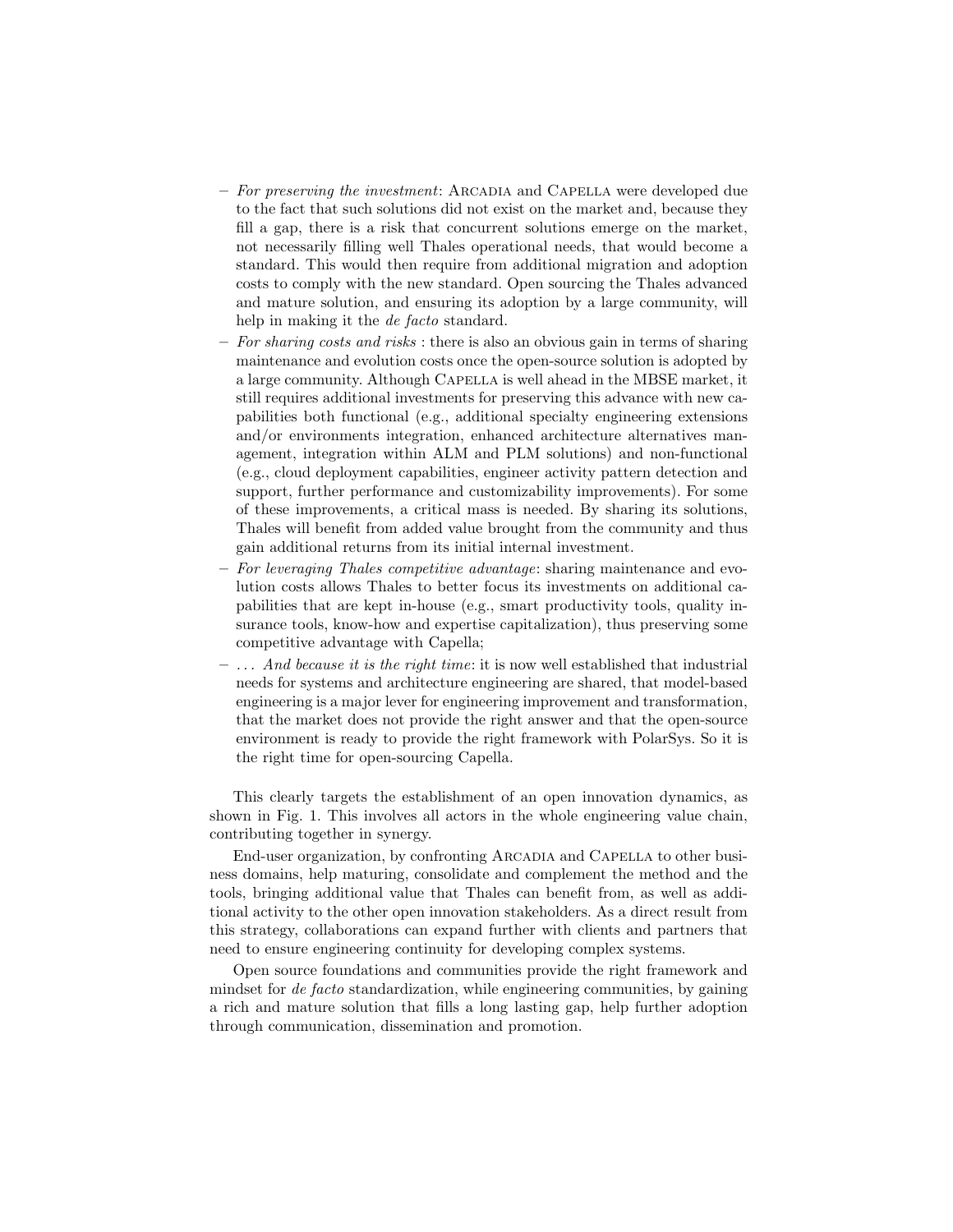

Fig. 1. The ARCADIA and CAPELLA open innovation scheme

Service and technology providers, gaining expertise and building offers on top of Arcadia and Capella, provide to end-user organizations, including Thales, a pool of expertise that is made available for new project needs.

Arcadia and Capella modules delivered in universities and engineering schools shape young engineers with a background that directly benefit to enduser organizations, including Thales, if they are recruited on operational projects, as well as spread ARCADIA and CAPELLA knowledge in other industries, favoring their adoption and standardization.

Arcadia and Capella, by establishing new open standards in MBSE environments made available to research communities, procure new research fields and favor further advanced capabilities that will pave their future.

## 3 Implementation

### 3.1 Preliminary Activities

Open-sourcing Melody Advance in the Eclipse project named Capella started with several preparatory activities:

1. The most important one was to define the most appropriate business model. Indeed, even if there are some theoretical open-source models which are, still today, innovative ones; finding the proper one for the targeted market (here, MBSE) and actors was not an easy task.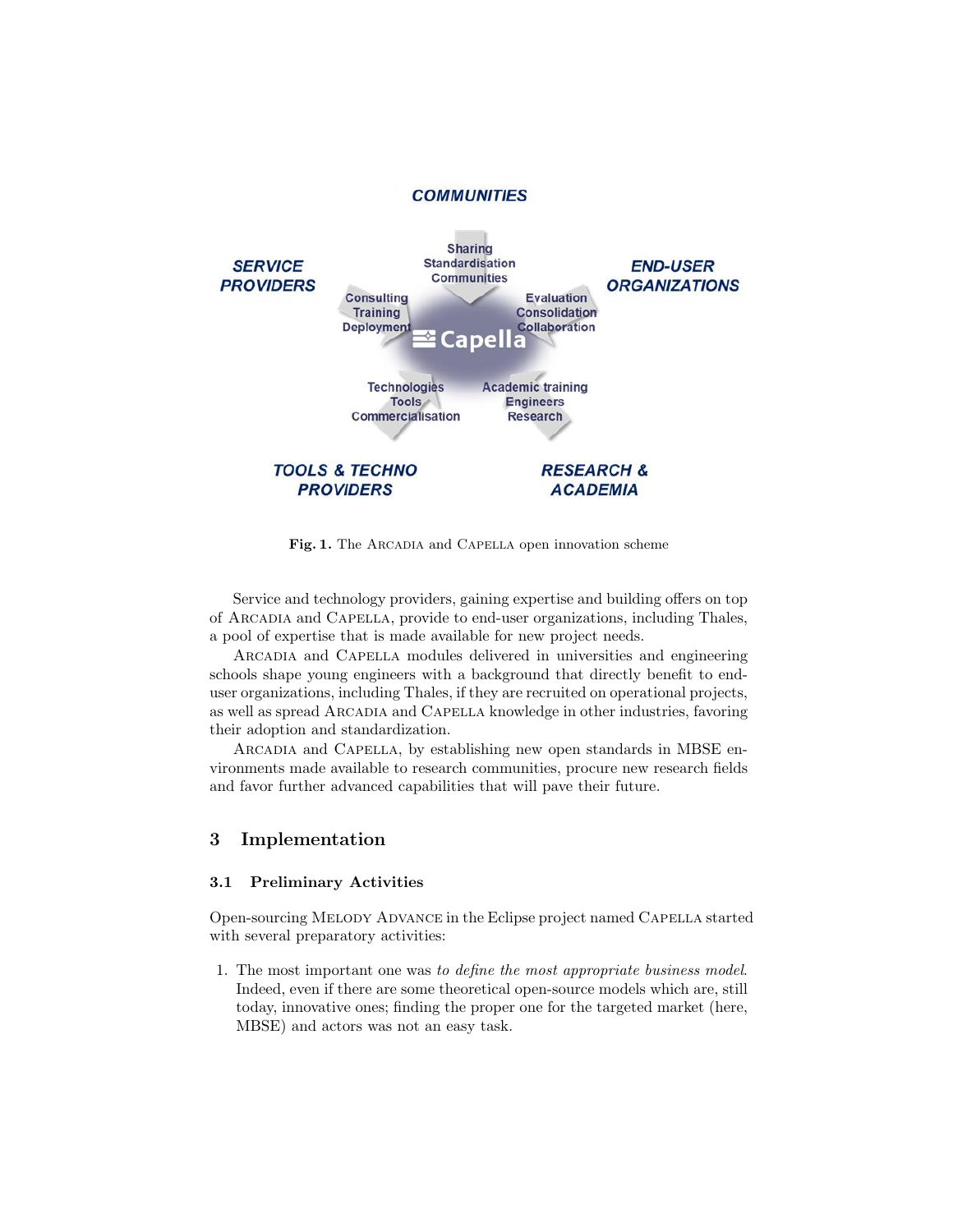- 2. The second step was to convince the top management to follow the path written by this new business model.
- 3. Then, the framework allowing to implement the open innovation strategy for MBSE had to be created. CAPELLA was already partly based on open-source technologies hosted in the Eclipse Foundation, but Eclipse was not the proper host to support CAPELLA. Therefore, an important work has been done in order to ease the Polarsys Working Group (WG) creation (Thales and Obeo both founders of this WG). This genesis has been performed within the ITEA2 project OPEES<sup>7</sup>.
- 4. The components included within MELODY ADVANCE had to be open-sourced as well in order to have a 100% open-source workbench. For instance, it has been done for EGF<sup>8</sup>, KITALPHA<sup>9</sup> and SIRIUS<sup>10</sup>. SIRIUS was sold by Obeo through a commercial product called Obeo Designer (which was the company's core business), therefore, open-sourcing Sirius had a major impact on the Obeo business model as well.
- 5. An appropriate environment to open-source MELODY ADVANCE and to initiate its ecosystem had to be found. This environment was the collaborative project CLARITY and its associated consortium gathering industrial partners, technology providers and consulting/services companies who could support Melody Advance/Capella deployments.

### 3.2 Cost Estimation

At the initial stage of the process, there was intensive work to estimate the cost of open-sourcing Melody Advance into Capella. Cost estimation started with lots of meetings between Obeo and Thales to clarify: the impacts on the build process of the workbench (and on the future evolution), the scope, etc.

Moreover, Melody Advance represented a 100 person-year effort and more than 1 million of lines of code. Open-sourcing a software of this magnitude also means renaming its packages, so it is obvious that the refactoring represented a huge effort. Using its former experiences related to software components opensourcing, Obeo was able to estimate the cost starting from code related metrics (number of plugins, classes, comments...) but some other elements also had to be taken into account, such as intellectual property and dependencies, migration to open-source of other technological components on which MELODY ADVANCE depended on (e.g., SIRIUS and KITALPHA, the MELODY ADVANCE technical foundation and development environment).

#### 3.3 Governance Definition

Governance is a long term task which is managed today within the project CLARITY in order to take fair decisions for all the consortium members. Prior

<sup>7</sup> Cf. http://www.opees.org

<sup>8</sup> Cf. https://eclipse.org/egf

<sup>9</sup> Cf. http://polarsys.org/kitalpha

 $10$  Cf. https://eclipse.org/sirius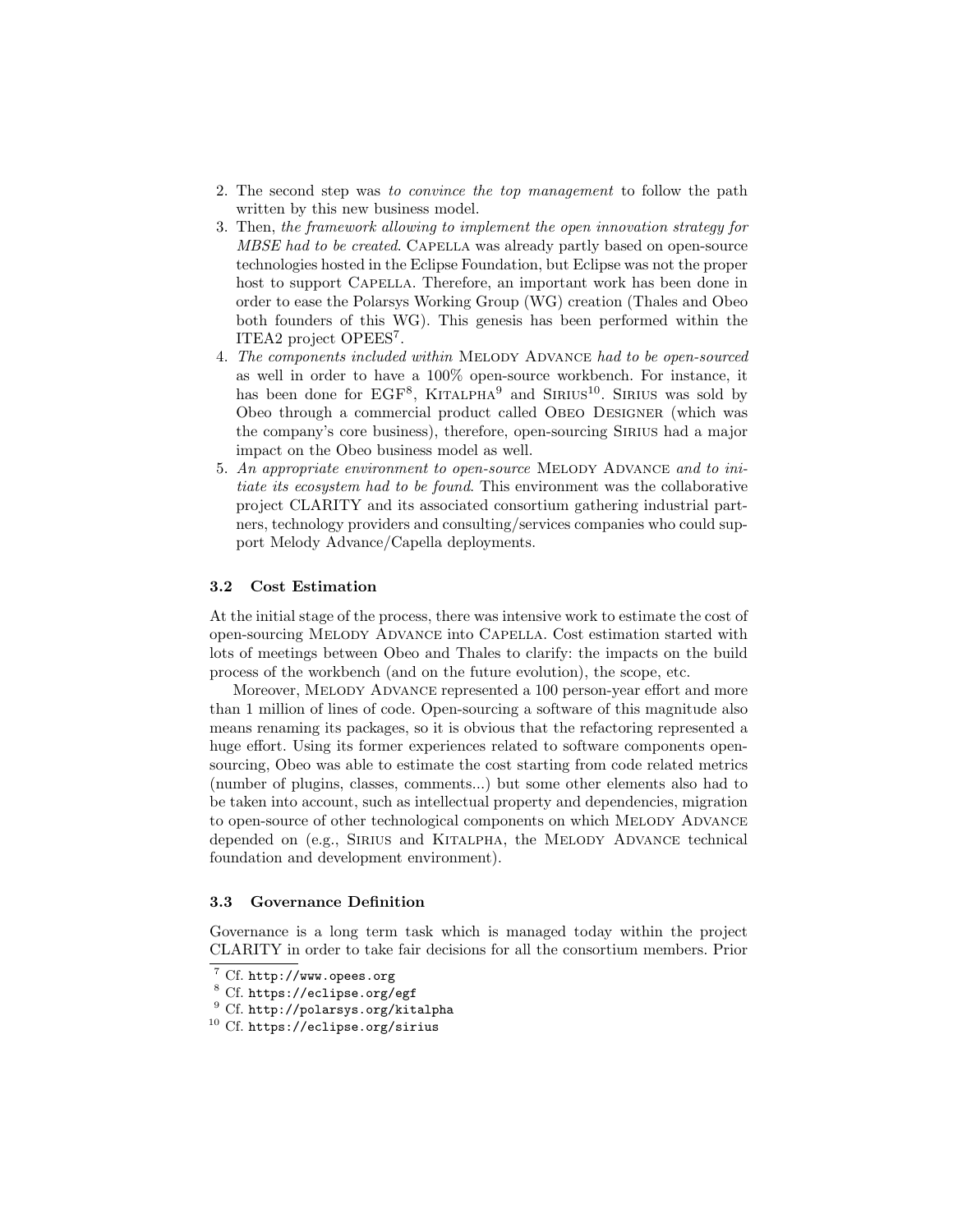to this, a first governance organization was setup within the Eclipse Foundation and the Polarsys WG frameworks through :

- the definition of Capella leaders and commiters;
- the definition of a Polarsys solution.

Therefore technical governance was a day-to-day activity for Capella leaders and commiters while the more strategic topics were discussed within the Polarsys steering committee.

Community management and animation is also critical: indeed, open-sourcing a technology is not enough to gather people around it and create a supportive community. Hence:

- Capella stakeholders really wanted that the early adopters were carefully taken care of;
- An important work of communication and training have been done, and is still currently done (e.g., 2015 INCOSE Symposium, Eclipse Con 2015).

#### 3.4 Schedule

Open-sourcing Melody Advance into Capella started in January, 2014, even if Obeo spent only a small effort mainly to prepare its activities at the beginning and really started to work actively on this topic in September, 2014. Weekly meetings between both partners have been quickly institutionalized in order to keep having the same understanding of what has to be done during the whole process.

The activities has been split into several batches, namely Infrastructure and initial builds, Upgrading Sirius version to 0.9, Melody rebranding, IP submission preparation, Upgrading Sirius version to 1.0 and Project Monitoring and Control.

Each batch were followed by a validation phase. Thales could also integrate maintenance activities performed on the code of Melody Advance anytime, and performed a validation phase each time it was done.

To give an overview of the overall process, here are given the important dates of the open-sourcing effort :

- 2014-07-30: Submission of the proposal.
- 2014-09-10: Project proposal has been approved and the Capella project has been created.
- 2014-10-06: Initial CQ contribution of Capella for Intellectual Property review.
- 2014-10-12: Capella dissemination means (Support Forum and Wiki) are born.
- 2014-11-20: Capella technical infrastructure (Hudson, Code repository) is setup.
- 2014-12-08: Capella "pre-release" build 0.8RC is available.
- 2015-01-30: Capella IP review has been approved.
- 2015-02-13: Capella 0.8.1 Release Review has been submitted.
- 2015-03-20: Capella 0.8.1 IP Log has been submitted.
- 2015-04-02: Capella 0.8.1 Release Review has been approved.
- 2015-04-06: Capella 0.8.1 is available for download.
- 2015-06-05: Capella 0.8.2 Release Review has been submitted
- 2015-06-04: Infrastructure has been enhanced with the use of SonarQube and PolarSys Maturity Assessment.
- 2015-06-30: Capella 0.8.2 has been released.